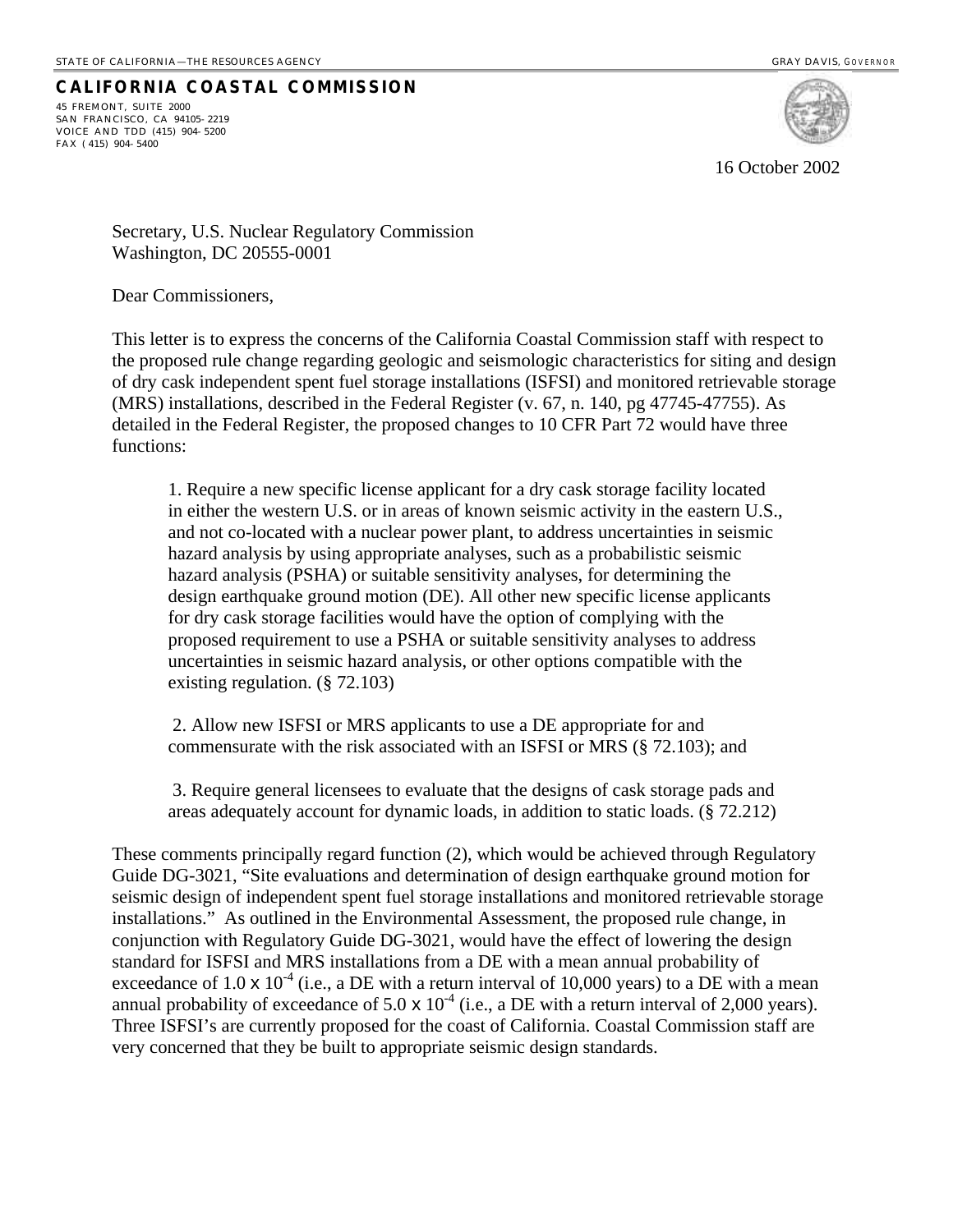The California Coastal Commission was established in 1976 by the California Coastal Act (California Public Resource Code § 30000 et seq.) to provide long-term protection of California's 1,100-mile coastline for the benefit of current and future generations. A prime responsibility of the Commission is the review of proposed development projects located within areas of the Commission's jurisdiction, and the evaluation of local government decisions that have been appealed to the Commission. One component of this review is to assure that proposed development will minimize risks to life and property in areas of high geologic hazard, and assure stability and structural integrity of the proposed development (California Public Resource Code § 30253). An important tool in achieving this assurance is the application of appropriate seismic design standards. In an area as populated, economically important, and environmentally sensitive as the coast of California, the capacity for any development to release hazardous material during a major earthquake must be reduced to the lowest possible level. Ideally, this can be achieved by siting such development away from environmentally sensitive resources or populated areas. Where this is complicated by logistic or, as in the case of an ISFSI, regulatory constraints, the only recourse to assure the safety of the environment is adherence to appropriate design standards. In the case of high-level nuclear waste, located adjacent to the sea in populated regions, the highest possible seismic design standards must be applied.

The Coastal Commission staff has no objection to those portions of the proposed rule change that would require a PSHA for an ISFSI not co-located with a nuclear power plant. Nor does staff object to the provisions that allow an ISFSI co-located with a nuclear power plant to apply either a PSHA or adhere to the currently existing regulation. In addition, we raise no objection to the proposed requirement that the designs of cask storage pads and areas adequately account for dynamic loads.

Commission staff does object, however, to the proposed reduction in seismic design standards as manifested by the reduction from a DE with a mean annual probability of exceedance of 1.0 x  $10^{-4}$  to one with a mean annual probability of exceedance of 5.0 x  $10^{-4}$ . The Environmental Assessment lists a number of factors that may lead to a lower radiological risk at an ISFSI or MRS as compared to a nuclear power plant. Without debating the merits of these arguments, we note that no basis is provided for lowering the DE to any particular value. In the absence of quantitative evidence justifying a particular value, we feel that the conservative, precautionary approach of requiring ISFSI and MRS installations to meet the same design standard as a nuclear power plant is most appropriate. We note that meeting those standards would be far easier at an ISFSI or MRS than at a nuclear power plant, due to the relative simplicity of construction and robust character of these structures as compared to a nuclear power plant. Accordingly, we request that Regulatory Guide DG-3021 specify a DE with a mean annual probability of exceedance of  $1.0 \times 10^{-4}$ , consistent with the requirement for nuclear power plants.

If the Nuclear Regulatory Commission desires to change the required DE for ISFSI and MRS installations, then the NRC must provide a sound quantitative basis for choosing any particular DE. Part of the difficulty in justifying a particular DE is that there are no clearly articulated performance standards behind the proposed rule change. What, exactly, are the seismic design standards intended to achieve? Are they intended to prevent the release of radiation beyond a certain level? What level? Are they intended to assure the structural integrity of the facility following a major earthquake? To what extent? Are they intended to allow continued operation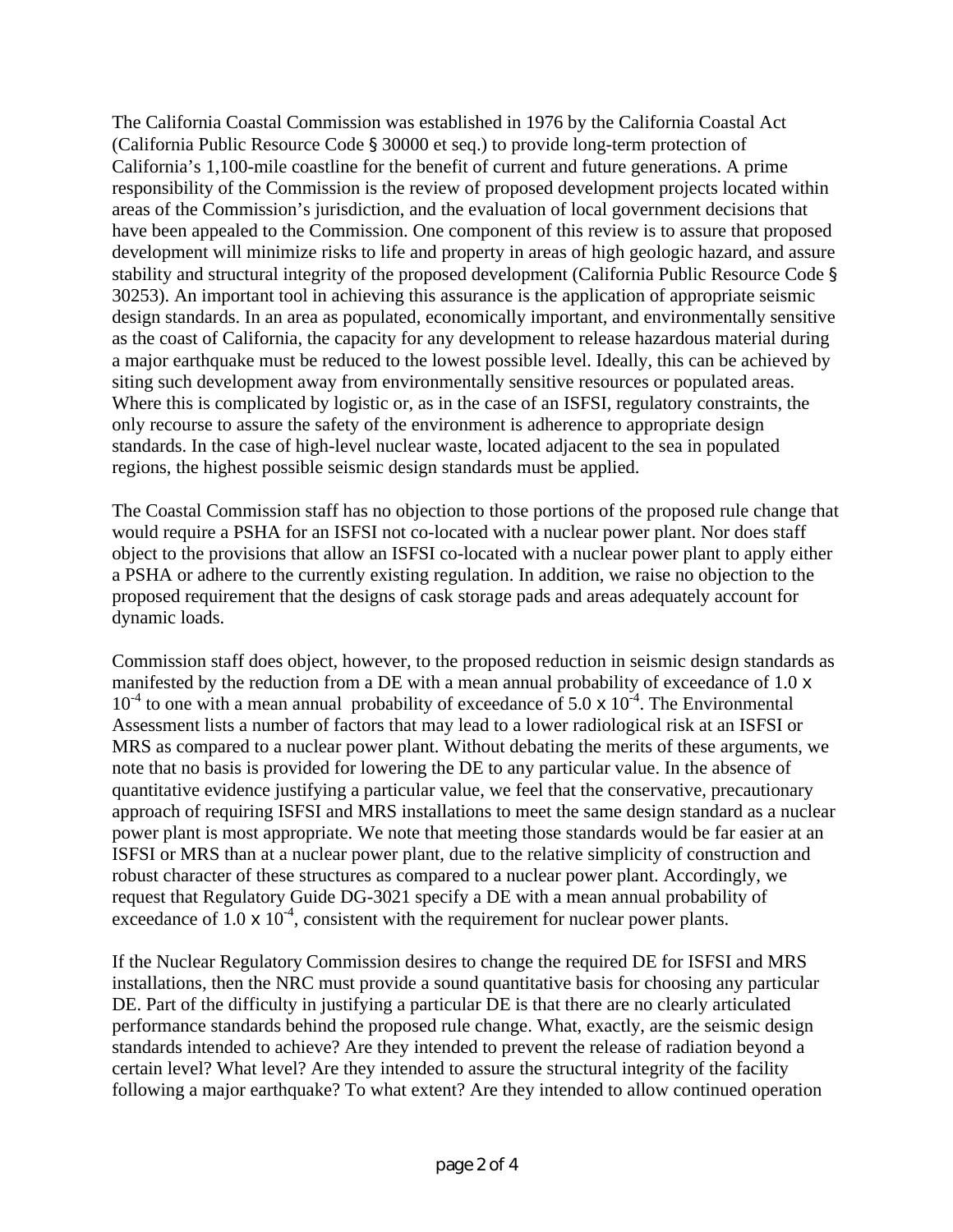of the facility? In short, what level of damage is to be tolerated?—Only after the identification of definite performance goals will it be possible to justify any particular seismic design standard to meet those goals. Accordingly, we request that the NRC identify such performance goals before further consideration of any change in seismic design standards for ISFSI and MRS installations.

We are particularly concerned that a lowering of the DE might be construed as allowing for a concomitant lowering of the design-basis tsunami for locally sourced tsunamis. It is especially important that an appropriate standard for a locally sourced tsunamis be applied because perhaps the most likely scenario for release of radiation to the environment is damage to an ISFSI or MRS during a major earthquake, immediately followed by inundation of the damaged facility by a tsunami.

Further, Coastal Commission staff feels that it is inappropriate to write the proposed new section, 10 CFR § 72.103, in such a way as to remove from the regulation the detailed guidance found in Appendix A of 10 CFR Part 100. As proposed, the new section contains only general reference to non-seismic factors affecting geologic stability of the site, including slope stability, tsunamis, and secondary seismic effects such as ground lurching, liquefaction, and dynamic compaction. Removing detailed guidance on how to analyze for such issues places the entire responsibility of review at the discretion of the NRC. Not only does this inappropriately remove the statutory requirements for specific types of evaluation, it removes the certainty for both the license applicant and the interested public as to what is expected during such a review. Accordingly, we request that the NRC retain the guidance found in Appendix A of Part 100 as statutory requirements for licensing ISFSI and MRS installations.

We question the assertion that the NRC now has considerable experience in the licensing of dry cask storage systems and in analyses demonstrating the robust behavior of dry cask storage systems, as stated in the Environmental Assessment. The NRC has licensed only four ISFSI's in the western United States, the most seismically active part of the country, and none of these are as close to major plate-boundary faults as the three ISFSI's planned for coastal California. Further, we submit that experience in licensing does not equate with "real world" experience that will only be achieved when an ISFSI experiences strong ground motions as a result of a nearby major earthquake. As such, the provisions in neither the specific nor the general licenses have been tested.

Finally, we note that under the California Coastal Act, either the State of California or a local government with a certified Local Coastal Plan will be required to issue a coastal development permit authorizing the construction of any ISFSI to be located within the Coastal Zone of California. Permits granted by local governments may be appealable to the Coastal Commission. In order to issue a coastal development permit, a finding must be made that the proposed ISFSI will minimize risks to life and property in areas of high geologic hazard, and assure stability and structural integrity of the proposed development. When the Coastal Commission issued a coastal development permit for the ISFSI at the San Onofre Nuclear Generating Station (SONGS) in San Diego County, making such a finding was difficult given uncertainty regarding the seismic environment at the site. During permit review, the applicant relied on the seismic evaluation undertaken for licensing of the nuclear power plant. However, new information that became available in the years following the licensing of SONGS cast some doubt on the suitability of the